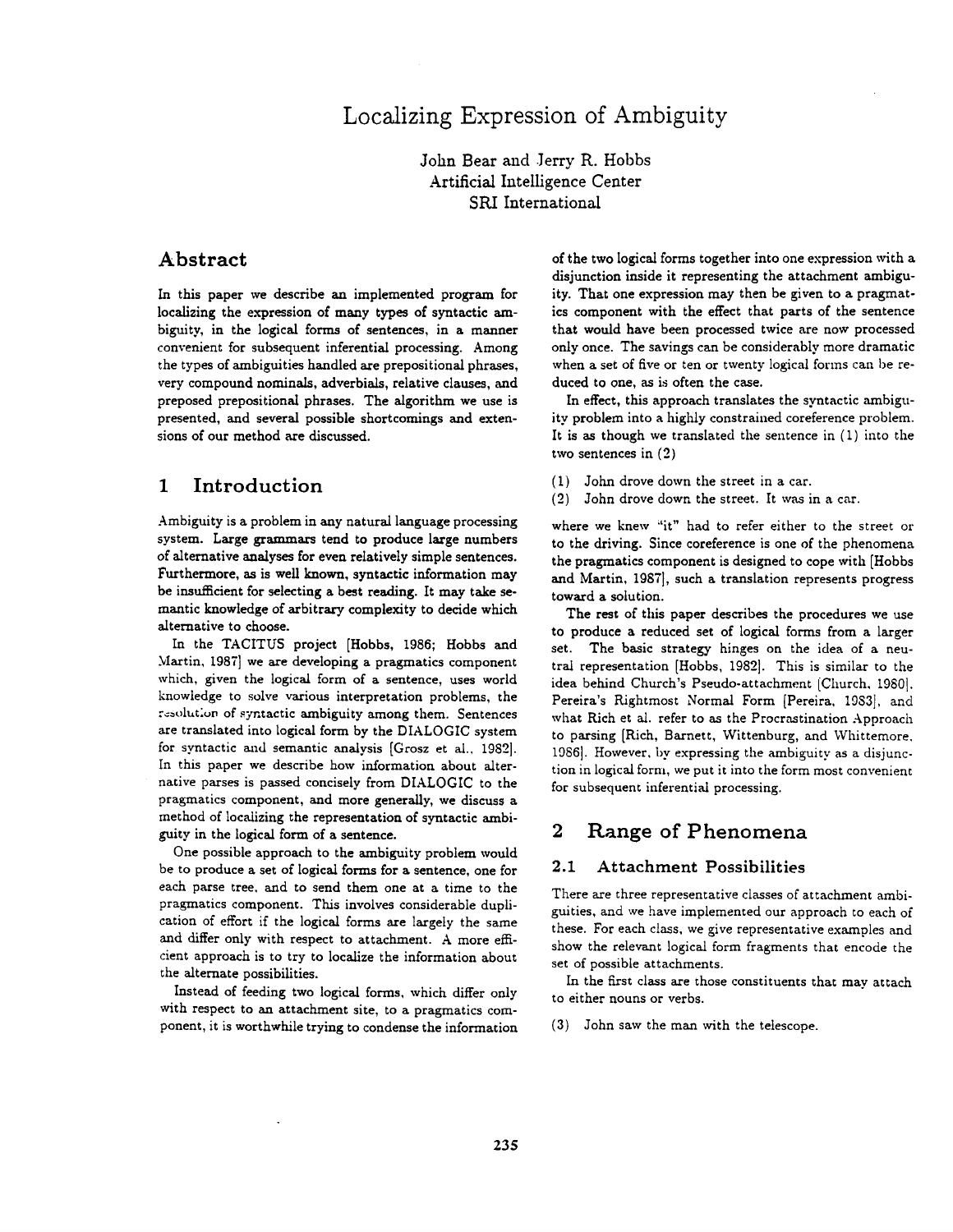The prepositional phrase (PP) "with the telescope" can be attached either to "the man" or to "saw". If m stands for the man, t for the telescope, and e for the seeing event, the neutral logical form for the sentence includes

$$
\ldots \wedge \ with(y, t) \wedge [y = m \vee y = e] \wedge \ldots
$$

That is, something  $y$  is with the telescope, and it is either the man or the seeing event.

Gerund modifiers may also modify nouns and verbs, resuiting in ambiguities like that in the sentence

I saw the Grand Canyon, flying to New York.

Their treatment is identical to that of PPs. If  $g$  is the Grand Canyon, n is New York, and e is the seeing event, the neutral logical form will include

$$
\ldots \wedge fly(y,n) \wedge [y=g \vee y=e] \wedge \ldots
$$

That is, something  $y$  is flying to New York, and it is either the Grand Canyon or the seeing event.

In the second class are those constituents that can only attach to verbs, such as adverbials.

#### George said Sara left his wife yesterday.

Here "yesterday" can modify the saying or the leaving but not "his wife". Suppose we take *yesterday* to be a predicate that applies to events and specifies something about their times of occurrence, and suppose  $e_1$  is the leaving event and  $e_2$  the saying event. Then the neutral logical form will include

... 
$$
\land
$$
 *yesterday*(*y*)  $\land$  [*y* = *e*<sub>1</sub>  $\lor$  *y* = *e*<sub>2</sub>]  $\land$  ...

That is, something  $y$  was yesterday and it is either the leaving event or the saying event.

Related to this is the case of a relative clause where the preposed constituent is a PP, which could have been extracted from any of several embedded clauses. In

That was the week during which George thought Sam told his wife he was leaving,

the thinking, the telling, or the leaving could have been during the week. Let  $w$  be the week,  $e_1$  the thinking,  $e_2$ the telling, and  $e_3$  the leaving. Then the neutral logical form will include

$$
\dots \wedge during(y, w) \wedge [y = e_1 \vee y = e_2
$$
  
 
$$
\vee y = e_3] \wedge \dots
$$

That is, something  $y$  was during the week, and  $y$  is either the thinking, the telling, or the leaving.

The third class contains those constituents that may only attach to nouns, e.g., relative clauses.

This component recycles the oil that flows through the compressor that is still good.

The second relative clause. "that is still good," can attach to "compressor", or "oil", but not to "flows" or "recycles". Let  $o$  be the oil and  $c$  the compressor. Then, ignoring "still", the neutral logical form will include

$$
\ldots \wedge \text{ good}(y) \wedge [y = c \vee y = o] \wedge \ldots
$$

That is, something  $y$  is still good, and  $y$  is either the compressor or the oil.

Similar to this are the compound nominal ambiguities, as in

He inspected the oil filter element.

"Oil" could modify either "filter" or "element". Let o be the oil, f the filter, e the element, and *nn* the implicit relation that is encoded by the nominal compound construction. Then the neutral logical form will include

$$
\ldots \wedge nn(f,e) \wedge nn(o,y) \wedge [y = f \vee y = e] \wedge \ldots
$$

That is, there is some implicit relation *nn* between the filter and the element, and there is another implicit relation *nn*  between the oil and something  $y$ , where  $y$  is either the filter or the element.

Our treatment of all of these types of ambiguity has been implemented.

In fact, the distinction we base the attachment possibilities on is not that between nouns and verbs, but that between event variables and entity variables in the logical form. This means that we would generate logical forms encoding the attachment of adverbials to event nominaiizations in those cases where the event nouns are translated with event variables. Thus in

I read about Judith's promotion last year.

"last year" would be taken as modifying either the promotion or the reading, if "promotion" were represented by an event variable in the logical form.

#### 2.2 Single or Multiple Parse Trees

In addition to classifying attachment phenomena in terms of which kind of constituent something may attach to, there is another dimension along which we need to classify the phenomena: does the DIALOGIC parser produce all possible parses, or only one? For some regular structural ambiguities, such as very compound nominals, and the "during which" examples, only a single parse is produced. In this case it is straightforward to produce from the parse a neutral representation encoding all the possibilities. In the other cases, however, such as (nonpreposed) PPs, adverbials, and relative clauses, DIALOGIC produces an exhaustive (and sometimes exhausting) list of the different possible structures. This distinction is an artifact of our working in the DIALOGIC system. It would be preferable if there were only one tree constructed which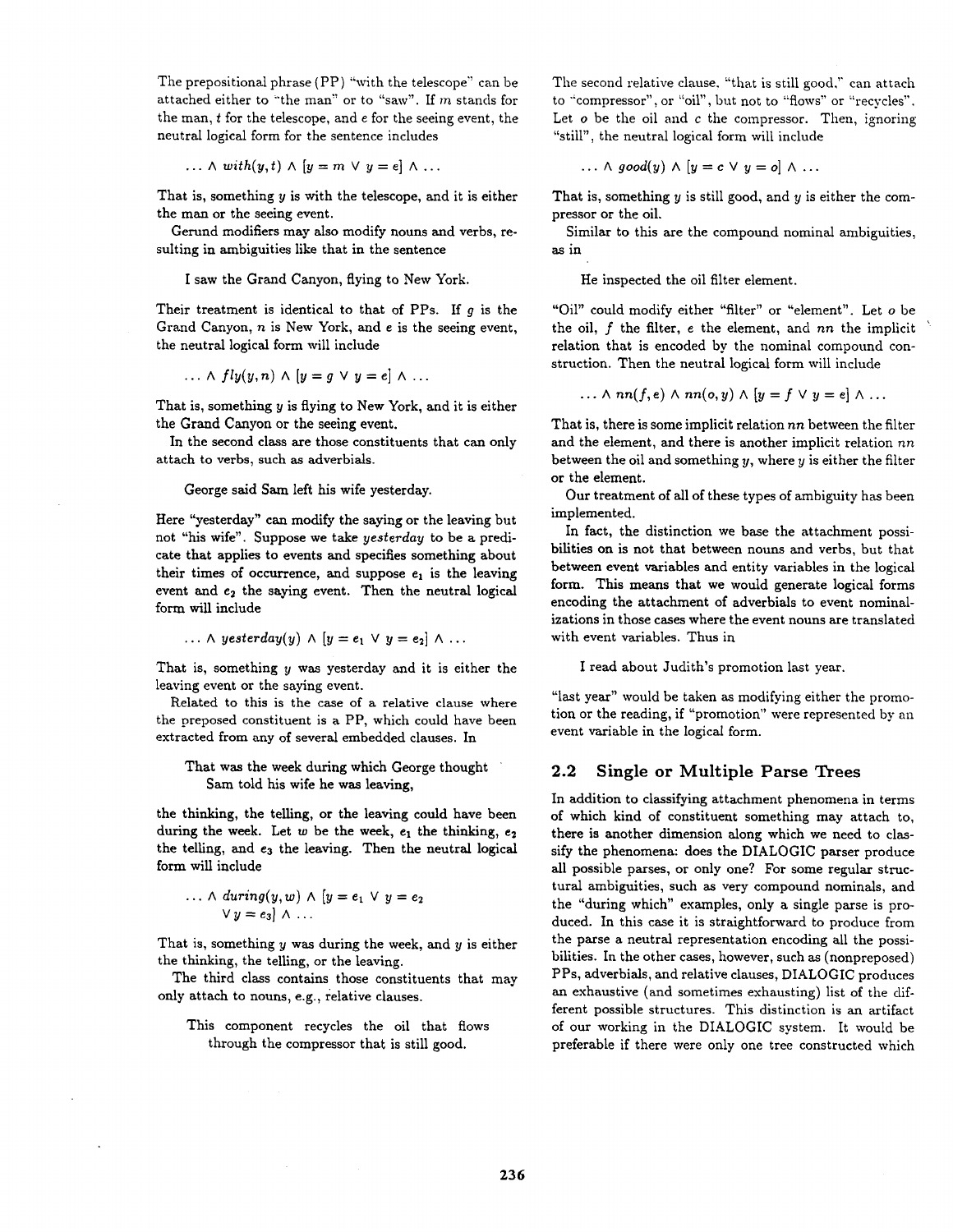was somehow neutral with respect to attachment. However, the DIALOGIC grammar is large and complex, and it would have been difficult to implement such an approach. Thus, in these cases, one of the parses, the one corresponding to right association [Kimball, 1973], is selected, and the neutral representation is generated from that. This makes it necessary to suppress redundant readings, as described below. (In fact, limited heuristics for suppressing multiple parse trees have recently been implemented in DIA-LOGIC.)

### **2.3 Thematic Role** Ambiguities

Neutral representations are constructed for one other kind of ambiguity in the TACITUS system--ambiguities in the thematic role or case of the arguments. In the sentence

It broke the window.

we don't know whether "it" is the agent or the instrument. Suppose the predicate *break* takes three arguments, an agent, a patient, and an instrument, and suppose  $x$  is whatever is referred to by "it" and  $w$  is the window. Then the neutral logical form will include

 $\ldots \wedge \text{break}(y_1, w, y_2) \wedge [y_1 = x \vee y_2 = x] \wedge \ldots$ 

That is, something  $y_1$  breaks the window with something else  $y_2$ , and either  $y_1$  or  $y_2$  is whatever is referred to by  $"$ it".<sup>1</sup>

### **2.4 Ambiguities Not Handled**

There are other types of structural ambiguity about which we have little to say. In

They will win one day in Hawaii,

one of the obvious readings is that "one day in Hawaii" is an adverbial phrase. However, another perfectly reasonable reading is that "one day in Hawaii" is the direct object of the verb "win". This is due to the verb having more than one subcategorization frame that could be filled by the surrounding constituents. It is the existence of this kind of ambiguity that led to the approach of not having DIALOGIC try to build a single neutral representation in all cases. A neutral representation for such sentences, though possible, would be very complicated.

Similarly, we do not attempt to produce neutral representations for fortuitous or unsystematic ambiguities such as those exhibited in sentences like

They are flying planes.

Time flies like an arrow.

Becky saw her duck.

### **2.5** Resolving Ambiguities

It is beyond the scope of this paper to describe the pragmatics processing that is intended to resolve the ambiguities (see Hobbs and Martin, 1987). Nevertheless, we discuss one nontrivial example, just to give the reader a feel for the kind of processing it is. Consider the sentence

We retained the filter element for future analysis.

Let  $r$  be the retaining event,  $f$  the filter element, and  $a$ the analysis. Then the logical form for the sentence will include

$$
\ldots \wedge \text{ for } (y, a) \wedge [y = f \vee y = r] \wedge \ldots
$$

The predicate *for,* let us say, requires the relation  $enable(y, a)$  to obtain between its arguments. That is, if y is for  $a$ , then either  $y$  or something coercible from  $y$  must somehow enable a or something coercible from a. The TACITUS knowledge base contains axioms encoding the fact that having something is a prerequisite for analyzing it and the fact that a retaining is a having,  $y$  can thus be equal to  $r$ , which is consistent with the constraints on  $y$ . On the other hand, any inference that the filter element enables the analysis will be much less direct, and consequently will not be chosen.

## 3 The Algorithm

### **3.1 Finding** Attachment Sites

The logical forms (LFs) that are produced from each of the parse trees are given to an attachment-finding program which adds, or makes explicit, information about possible attachment sites. Where this makes some LFs redundant, as in the prepositional phrase case, the redundant LFs are then eliminated.

For instance, for the sentence in (4),

(4) John saw the man in the park with the telescope.

DIALOGIC produces five parse trees, and five corresponding logical forms. When the attachment-finding routine is run on an LF, it annotates the LF with information about a set of variables that might be the subject (i.e., the attachment site) of each PP.

The example below shows the LFs for one of the five readings before and after the attachment-finding routine is run on it. They are somewhat simplified for the purposes of exposition. In this notation, a proposition is a predicate followed by one or more arguments. An argument is a variable or a complex term. A complex term is a variable followed by a "such that" symbol "[", followed by a conjunction of one or more propositions? Complex terms

<sup>&</sup>lt;sup>1</sup>The treatment of thematic role ambiguities has been implemented by Paul Martin as part of the interface between DIALOGIC and the **pragmatic** processes of TACITUS that translates the logical forms of the sentences into a canonical representation.

<sup>&</sup>lt;sup>2</sup>This notation can be translated into a Russellian notation, with the consequent loss of information about grammatical subordination, by repeated application of the transformation  $p(x | Q) \Rightarrow p(x) \land Q$ .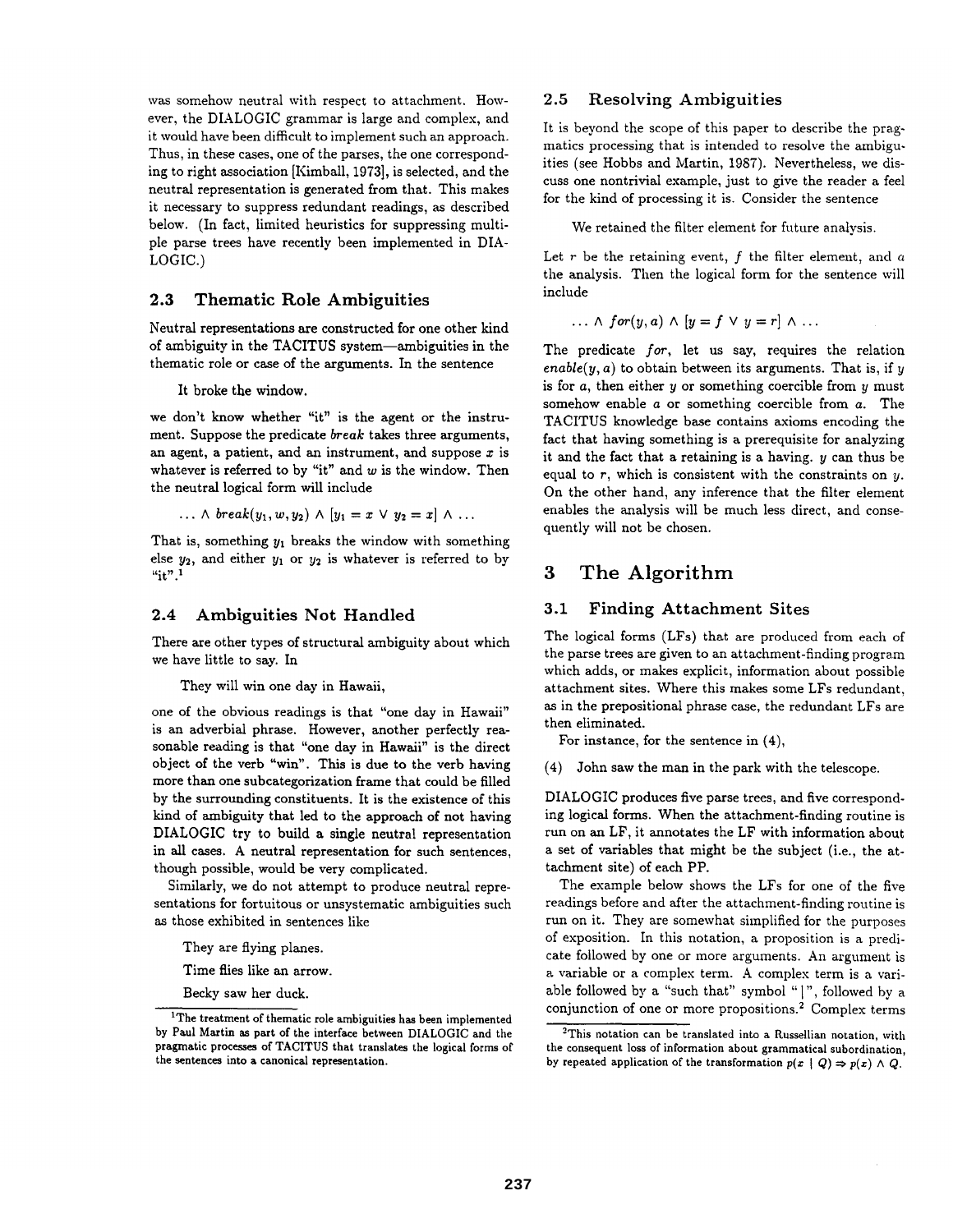are enclosed in square brackets for readability. Events are represented by event variables, as in [Hobbs, 1985], so that  $see'(e_1, x_1, x_2)$  means  $e_1$  is a seeing event by  $x_1$  of  $x_2$ .

One of sentence (4)'s LFs before attachment-finding is

$$
past([e_1 | see'(e_1, [x_1 | John(x_1)], [x_2 | man(x_2) \wedge in(x_2, [x_3 | park(x_3) \wedge with(x_3, [x_4 | telescope(x_4)])])])])
$$

#### The same LF after attachment-finding is

 $past([e_1 | see'(e_1,$  $[x_1 | John(x_1)],$  $[x_2 | man(x_2) \wedge$ <br>  $in([y_1 | y_1 = x_2 \vee y_1 = e_1],$  $[x_3 | park(x_3) \wedge$  $with(|y_2| |y_2=x_3 \vee y_2=x_2 \vee$  $y_2=e_1$ ,  $[x_4 | telescope(x_4)])])])])$ 

A paraphrase of the latter LF in English would be something like this: There is an event  $e_1$  that happened in the past; it is a seeing event by  $x_1$  who is John, of  $x_2$  who is the man; something  $y_1$  is in the park, and that something is either the man or the seeing event; something  $y_2$  is with a telescope, and that something is the park, the man, or the seeing event.

The procedure for finding possible attachment sites in order to modify a logical form is as follows. The program recursively descends an LF, and keeps lists of the event and entity variables that initiate complex terms. Event variables associated with tenses are omitted. When the program arrives at some part of the LF that can have multiple attachment sites, it replaces the explicit argument by an existentially quantified variable y, determines whether it can be an event variable, an entity variable, or either, and then encodes the list of possibilities for what  $y$  could equal.

## **3.2 Eliminating Redundant Logical**  Forms

In those cases where more than one parse tree, and hence more than one logical form, is produced by DIALOGIC, it is necessary to eliminate redundant readings. In order to do this, once the attachment possibilities are registered, the LFs are flattened (thus losing temporarily the grammatical subordination information), and some simplifying preprocessing is done. Each of the flattened LFs is compared with the others. Any LF that is subsumed by another is discarded as redundant. One LF subsumes another if the two LFs are the same except that the first has a list

of possible attachment sites that includes the corresponding list in the second. For example, one LF for sentence (3) says that "with the telescope" can modify either "'saw" or "the man", and one says that it modifies "saw". The first LF subsumes the second, and the second is discarded and not compared with any other LFs. Thus, although the LFs are compared pairwise, if all of the ambiguity is due to only one attachment indeterminacy, each LF is looked at only once.

Frequently, only some of the alternatives may be thrown out. For

#### Andy said he lost yesterday

affer attachment-finding, one logical form allows "yesterday" to be attached to either the saying or the losing, while another attaches it only to the saying. The second is subsumed by the first, and thus discarded. However, there is a third reading in which "yesterday" is the direct object of "lost" and this neither subsumes nor is subsumed by the others and is retained.

## **4 Lost Information**

### 4.1 Crossing Dependencies

Our attachment-finding routine constructs a logical form that describes all of the standard readings of a sentence, but it also describes some nonstandard readings, namely those corresponding to parse trees with crossing branches, or crossing dependencies. An example would be a reading of (4) in which the seeing was in the park and the man was with the telescope.

For small numbers of possible attachment sites, this is an acceptable result. If a sentence is two-ways ambiguous (due just to attachment), we get no wrong readings. If it is five-ways ambiguous on the standard analysis, we get six readings. However, in a sentence with a sequence of four PPs, the standard analysis (and the DIALOGIC parser) get 42 readings, whereas our single disjunctive LF stands for 120 different readings.

Two things can be said about what to do in these cases where the two approaches diverge widely. We could argue that sentences with such crossing dependencies do exist in English. There are some plausible sounding examples.

Specify the length, in bytes, of the word.

Kate saw a man on Sunday with a wooden leg.

In the first, the phrase "in bytes" modifies "specify", and "of the word" modifies "the length". In the second, "on Sunday" modifies "saw" and "with a wooden leg" modifies "a man". Stucky [1987] argues that such examples are acceptable and quite frequent.

On the other hand, if one feels that these putative examples of crossing dependencies can be explained away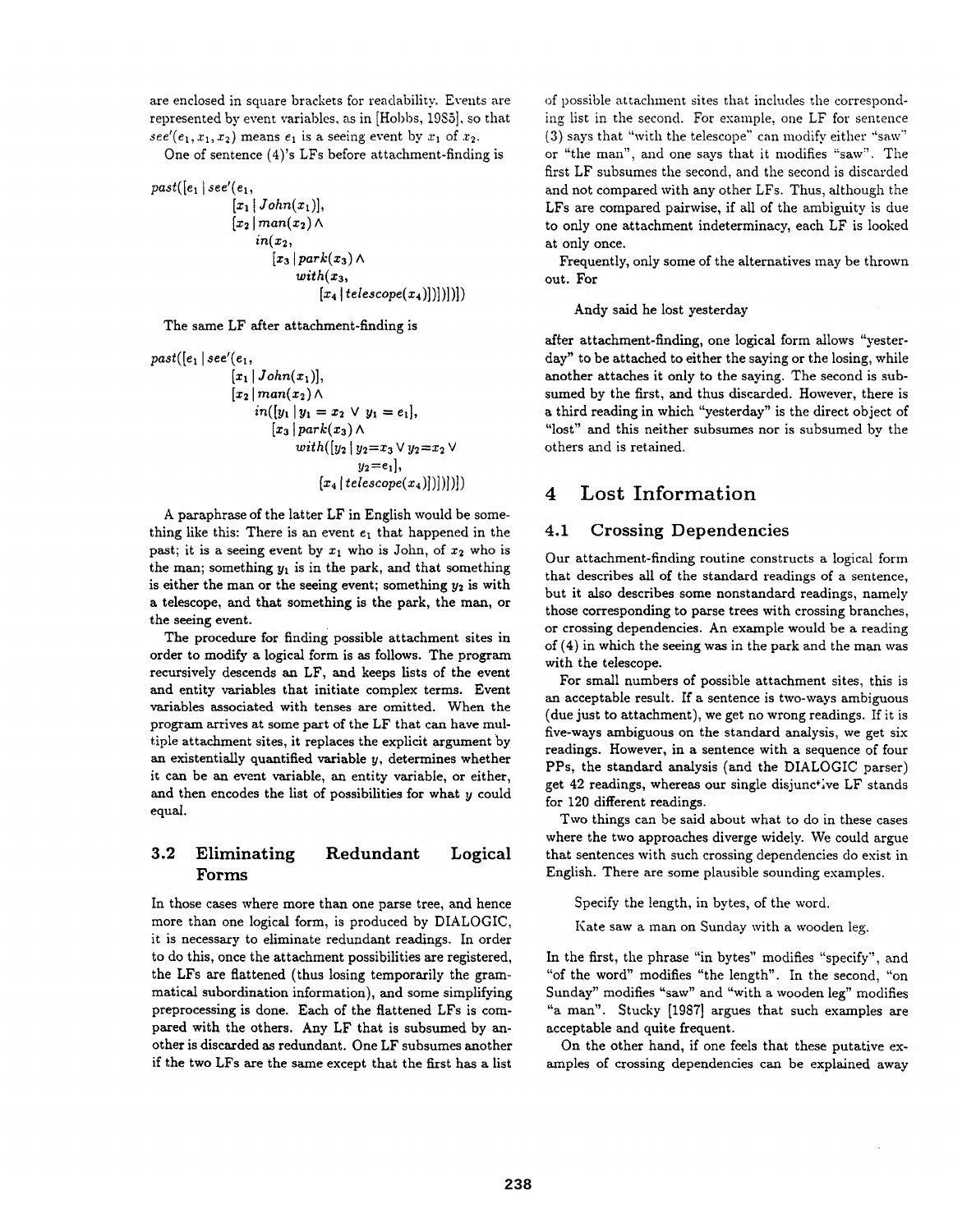and should be ruled out. there is a way to do it within our framework. One can encode in the LFs a crossingdependencies constraint, and consult that constraint when doing the pragmatic processing.

To handle the crossing-dependencies constraint (which we have not yet implemented), the program would need to keep the list of the logical variables it constructs. This list would contain three kinds of variables, event variables, entity variables, and the special variables (the y's in the LFs above) representing attachment ambiguities. The list would keep track of the order in which variables were encountered in descending the LF. A separate list of just the special y variables also needs to be kept. The strategy would be that in trying to resolve referents, whenever one tries to instantiate a y variable to something, the other  $y$ variables need to be checked, in accordance with the following constraint:

There cannot be  $y_1, y_2$  in the list of y's such that  $B(y_1) < B(y_2) < y_1 < y_2$ , where  $B(y_i)$  is the proposed variable to which  $y_i$  will be bound or with which it will be coreferential, and the < operator means "precedes in the list of variables".

This constraint handles a single phrase that has attachment ambiguities. It also works in the case where there is a string of PPs in the subject NP, and then a string of PPs in the object NP, as in

The man with the telescope in the park lounged on the bank of a river in the sun.

With the appropriate crossing-dependency constraints, the logical form for this would be<sup>3</sup>

```
past([e_1 | lounge'(e_1,[x_1 \mid man(x_1) \landwith([y_1 | y_1 = x_1 \vee y_1 = e_1],[x_2 | telescope(x_2) \wedgein([y_2 | y_2=x_2 \vee y_2=x_1 \veey_2=e_1,
                                                    [x_3 | park(x_3)])])]) \wedgeon(e_1,[x_4 | bank(x_4) \wedgeof([y_3 | y_3 = x_4 \vee y_3 = e_1],[x_5 | river(x_5) \wedgein([y_4 | y_4=x_5 \vee y_4=x_4 \vee y_4=e_1],[x_6 | sin(x_6)])])])<br>\wedgecrossing-info(<i>e</i><sub>1</sub>, <i>x</i><sub>1</sub>, <i>y</i><sub>1</sub>, <i>x</i><sub>2</sub>, <i>y</i><sub>2</sub>, <i>x</i><sub>3</sub>),
                                      {y_1, y_2} \wedgecrossing-in f o( < el , x 4, Ys, Xs, Y4, xs> , 
                                      {y_3, y_4})]
```
## 4.2 Noncoreference Constraints

One kind of information that is provided by the DIA-LOGIC system is information about coreference and noncoreference insofar as it can be determined from syntactic structure. Thus, the logical form for

John saw him.

includes the information that "John" and "him" cannot be coreferential. This interacts with our localization of attachment ambiguity. Consider the sentence,

John returned Bill's gift to him.

If we attach "to him" to "gift", "him" can be coreferential with "John" but it cannot be coreferential with "Bill". If we attach it to "returned", "him" can be coreferential with "Bill" but not with "John". It is therefore not enough to say that the "subject" of "to" is either the gift or the returning. Each alternative carries its own noncoreference constraints with it. We do not have an elegant solution to this problem. We mention it because, to our knowledge, this interaction of noncoreference constraints and PP attachment has not been noticed by other researchers taking similar approaches.

## **5 A Note on Literal Meaning**

There is an objection one could make to our whole approach. If our logical forms are taken to be a representation of the "literal meaning" of the sentence, then we would seem to be making the claim that the literal meaning of sentence (2) is "Using a telescope, John saw a man, or John saw a man who had a telescope," whereas the real situation is that either the literal meaning is "Using a telescope, John saw a man," or the literal meaning is "John saw a man who had a telescope." The disjunction occurs in the metalanguage, whereas we may seem to be claiming it is in the language.

The misunderstanding behind this objection is that the logical form is not intended to represent "literal meaning". There is no general agreement on precisely what constitutes "literal meaning", or even whether it is a coherent notion. In any case, few would argue that the meaning of a sentence could be determined on the basis of syntactic information alone. The logical forms produced by the DI-ALOGIC system are simply intended to encode all of the information that syntactic processing can extract about the sentence. Sometimes the best we can come up with in this phase of the processing is disjunctive information about attachment sites, and that is what the LF records.

<sup>&</sup>lt;sup>3</sup>We are assuming "with the telescope" and "in the park" can modify the lounging, which they certainly can if we place commas before and after them.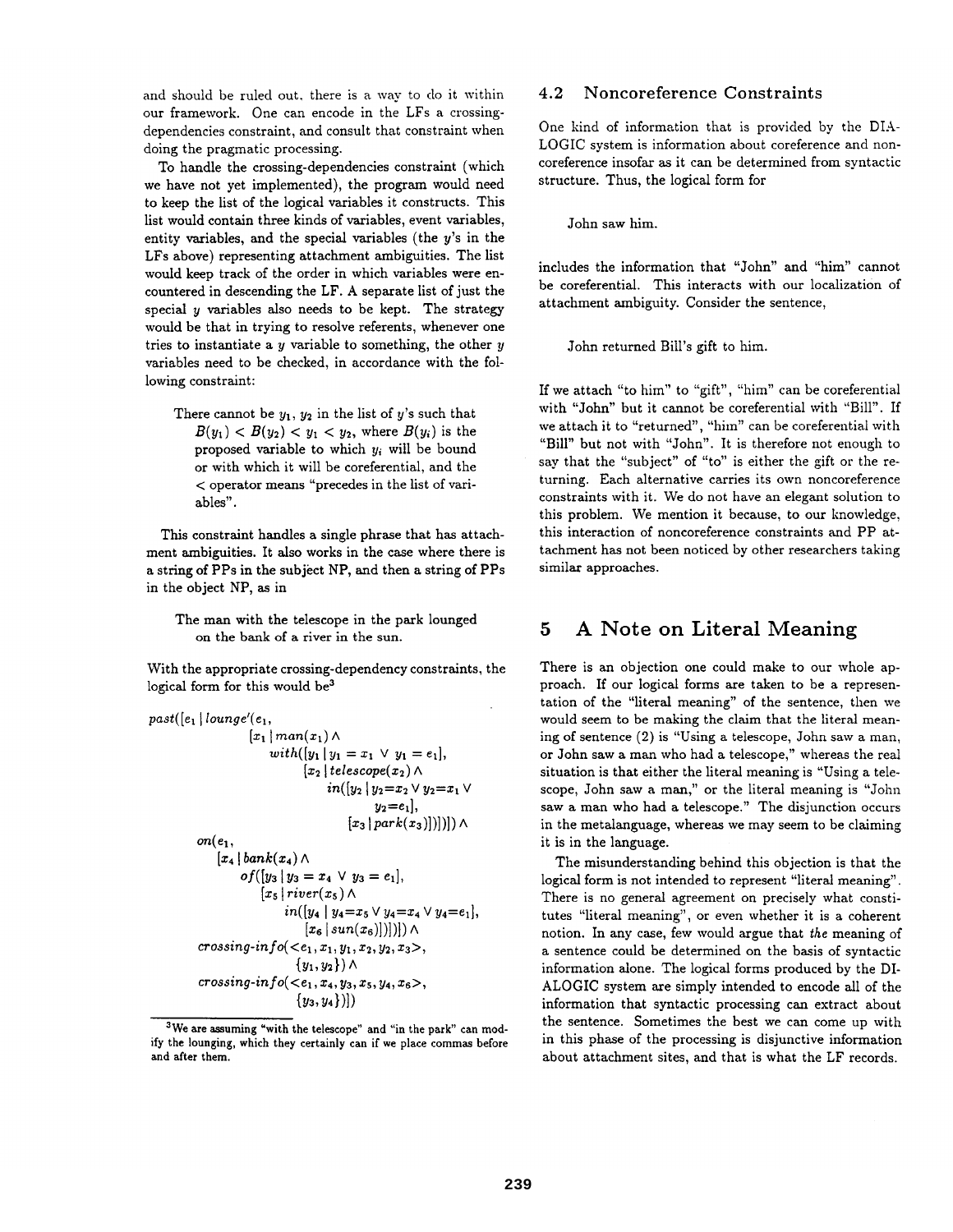## **6 Future Extensions**

### **6.1 Extending the Range of Phenomena**

The work that has been done demonstrates the feasibility of localizing in logical form information about attachment ambiguities. There is some mundane programming to do to handle the cases similar to those described here, e.g., other forms of postnominai modification. There is also the crossing-dependency constraint to implement.

The principal area in which we intend to extend our approach is various kinds of conjunction ambiguities. Our approach to some of these cases is quite similar to what we have presented already. In the sentence,

(5) Mary told us John was offended and George left the party early.

it is possible for George's leaving to be conjoined with either John's being offended or Mary's telling. Following Hobbs [1985], conjunction is represented in logical form by the predicate *and'* taking a self argument and two event variables as its arguments. In  $(5)$  suppose  $e_1$  stands for the telling,  $e_2$  for the being offended,  $e_3$  for the leaving, and  $e_0$ for the conjunction. Then the neutral representation for (5) would include

$$
and'(e_0, y_0, e_3) \wedge tell'(e_1, M, y_1)
$$
  
 
$$
\wedge ((y_0 = e_1 \wedge y_1 = e_2) \vee (y_0 = e_2 \wedge y_1 = e_0))
$$

That is, there is a conjunction  $e_0$  of  $y_0$  and the leaving  $e_3$ ; there is a telling  $e_1$  by Mary of  $y_1$ ; and either  $y_0$  is the telling  $e_1$  and  $y_1$  is the being offended  $e_2$ , or  $y_0$  is the being offended  $e_2$  and  $y_1$  is the conjunction  $e_0$ .

A different kind of ambiguity occurs in noun phrase conjunction. In

#### (6) Where are the British and American ships?

there is a set of British ships and a disjoint set of American ships, whereas in

#### (7) Where are the tall and handsome men?

the natural interpretation is that a single set of men is desired, consisting of men who are both tall and handsome.

In TACITUS, noun phrase conjunction is encoded with the predicate *andn,* taking three sets as its arguments. The expression  $and n(s_1, s_2, s_3)$  means that the set  $s_1$  is the union of sets  $s_2$  and  $s_3$ .<sup>4</sup> Following Hobbs [1983], the representation of plurals involves a set and a typical element of the set, or a reified universally quantified variable ranging over the elements of the set. Properties like cardinality are properties of the set itself, while properties that hold for each of the elements are properties of the typical element. An axiom schema specifies that any properties of the typical element are inherited by the individual, actual elements.<sup>5</sup> Thus, the phrase "British and American ships" is translated into the set  $s_1$  such that

$$
and n(s_1, s_2, s_3) \wedge typelt(x_1, s_1) \wedge ship(x_1)
$$
  
\n
$$
\wedge typelt(x_2, s_2) \wedge British(x_2)
$$
  
\n
$$
\wedge typelt(x_3, s_3) \wedge American(x_3)
$$

That is, the typical element  $x_1$  of the set  $s_1$  is a ship, and  $s_1$  is the union of the sets  $s_2$  and  $s_3$ , where the typical element  $x_2$  of  $s_2$  is British, and the typical element  $x_3$  of  $s_3$  is American.

The phrase "tall and handsome men" can be represented in the same way.

 $and n(s_1,s_2,s_3) \wedge typelt(x_1,s_1) \wedge man(x_1)$  $\wedge \text{typelt}(x_2, s_2) \wedge \text{tall}(x_2)$  $\wedge typelt(x_3, s_3) \wedge handleome(x_3)$ 

Then it is a matter for pragmatic processing to discover that the set  $s_2$  of tall men and the set  $s_3$  of handsome men are in fact identical.

In this representational framework, the treatment given to the kind of ambiguity illustrated in

I like intelligent men and women.

resembles the treatment given to attachment ambiguities. The neutral logical form would include

 $\ldots \wedge$  andn(s<sub>1</sub>, s<sub>2</sub>, s<sub>3</sub>)  $\wedge$  *typelt*(x<sub>1</sub>, s<sub>1</sub>)  $\wedge \textit{typelt}(x_2, s_2) \wedge \textit{man}(x_2)$  $\wedge \textit{typelt}(x_3, s_3) \wedge \textit{woman}(x_3)$  $\land$ *intelligent*(y)  $\land$  [y = x<sub>1</sub>  $\lor$  y = x<sub>2</sub>]

That is, there is a set  $s_1$ , with typical element  $x_1$ , which is the union of sets  $s_2$  and  $s_3$ , where the typical element  $x_2$ of  $s_2$  is a man and the typical element  $x_3$  of  $s_3$  is a woman, and something  $y$  is intelligent, where  $y$  is either the typical element  $x_1$  of  $s_1$  (the typical person) or the typical element  $x_2$  of  $s_2$  (the typical man).

Ambiguities in conjoined compound nominals can be represented similarly. The representation for

oil pump and filter

would include

$$
\dots \wedge \text{andn}(s, p, f) \wedge \text{typelt}(x, s) \wedge \text{pump}(p)
$$
  
 
$$
\wedge \text{filter}(f) \wedge \text{oil}(o) \wedge \text{nn}(o, y)
$$
  
 
$$
\wedge [y = p \vee y = x]
$$

That is, there is a set  $s$ , with typical element  $x$ , composed of the elements  $p$  and  $f$ , where  $p$  is a pump and  $f$  is a filter, and there is some implicit relation *nn* between some oil o and  $y$ , where  $y$  is either the pump  $p$  or the typical element x or s. (In the latter case, the axiom in the TACITUS system's knowledge base,

<sup>&</sup>lt;sup>4</sup>If either  $s_1$  or  $s_2$  is not a set, the singleton set consisting of just that element is used instead.

<sup>5</sup>The reader may with some justification feel that the term *"typical*  element" is ill-chosen. He or she is invited to suggest a better term.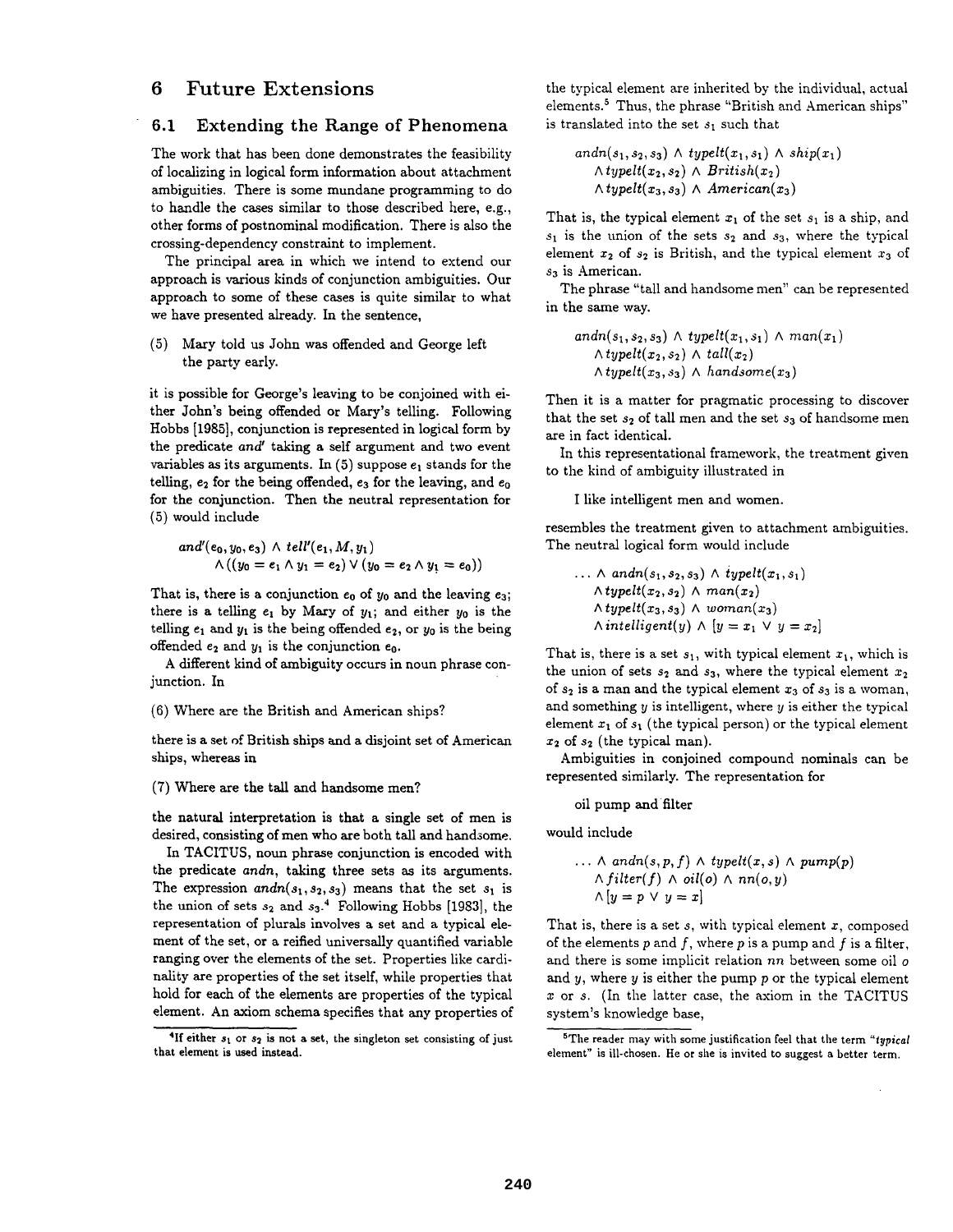$$
(\forall w, x, y, z, s)nn(w, x) \land typelt(x, s)
$$
  
 
$$
\land andn(s, y, z)
$$
  

$$
\equiv nn(w, y) \land nn(w, z)
$$

allows the *nn* relation to be distributed to the two conjuncts.)

## **6.2** Ordering Heuristics

So far we have only been concerned with specifying the set of possible attachment sites. However, it is true, empirically, that certain attachment sites can be favored over others, strictly on the basis of syntactic (and simple semantic) information alone. $6$ 

For example, for the prepositional phrase attachment problem, an informal study of several hundred examples suggests that a very good heuristic is obtained by using the following three principles: (1) favor right association; (2) override right association if (a) the PP is temporal and the second nearest attachment site is a verb or event nominalization, or (b) if the preposition typically signals an argument of the second nearest attachment site (verb or relational noun) and not of the nearest attachment site; (3) override right association if a comma (or comma intonation) separates the PP from the nearest attachment site. The preposition"of" should be treated specially; for "of" PPs, right association is correct over 98% of the time.

There are two roles such a heuristic ordering of possibilities can play. In a system without sophisticated semantic or pragmatic processing, the favored attachment could simply be selected. On the other hand, in a system such as TACITUS in which complex inference procedures access world knowledge in interpreting a text, the heuristic ordering can influence an allocation of computational resources to the various possibilities.

## **Acknowledgements**

The authors have profited from discussions with Stu Shieber about this work. The research was funded by the Defense Advanced Research Projects Agency under Office of Naval Research contract N00014-85-C-0013.

## **References**

- [1] Dowty, David, Lauri Karttunen, and Arnold Zwicky (1985) *Natural Language Parsing,* Cambridge University Press.
- [2] Church, Kenneth (1980) "On Memory Limitations in Natural Language Processing", Technical Note, MIT Computer Science Lab, MIT.
- [3] Church, Kenneth, and Ramesh Patil (1982) "Coping with Syntactic Ambiguity or How to Put the Block in the Box on the Table", *AJCL,* Voi 8, No 3-4.
- [4] Grosz, Barbara, Norman Haas, Gary Hendrix, Jerry Hobbs, Paul Martin, Robert Moore, Jane Robinson, Stanley Rosenschein (1982) "DIALOGIC: A Core Natural-Language Processing System", Technical Note 270, Artificial Intelligence Center, SRI International.
- [5] Hirst, Graeme (1986) "Semantic Interpretation and Ambiguity", to appear in *Artificial Intelligence.*
- [6] Hobbs, Jerry (1982) "Representing Ambiguity", *Proceedings of the First West Coast Conference on Formal Linguistics,* Stanford University Linguistics Department, pp. 15-28.
- [7] Hobbs, Jerry (1983) "An Improper Approach to Quantification in Ordinary English", *Proceedings of the 21st Annual Meeting of the Association for Computational Linguistics,* Cambridge, Massachusetts, pp. 57-63.
- [8] Hobbs, Jerry (1985) "Ontological Promiscuity", *Proceedings of the 23rd Annual Meeting of the Association for Computational Linguistics,* Chicago, Illinois, pp. 61- 69.
- [9] Hobbs, Jerry (1986) "Overview of the TACITUS Project", *CL,* Vol. 12, No. 3.
- [10] Hobbs, Jerry, and Paul Martin (1987) "Local Pragmatics", *Proceedings of the Tenth International Joint Conference on Artificial Intelligence,* Milano, Italy, pp. 520-523.
- [11] Kimball, John (1973) "Seven Principles of Surface Structure Parsing", *Cognition,* Vol. 2, No. 1, pp. 15-47.
- [12] Pereira, Fernando (1983) "Logic for Natural Language Analysis", Technical Note 275, Artificial Intelligence Center, SRI International.
- [13] Rich, Elaine, Jim Barnett, Kent Wittenburg, and Greg Whittemore (1986) "Ambiguity and Procrastination in NL Interfaces", Technical Note HI-073-86, MCC.
- [14] Stucky, Susan (1987) "Configurational Variation in English: A Study of Extraposition and Related Matters", in *Syntax and Semantics: Discontinuous Constituency,* Vol. 20, edited by G. Huck and A. Ojeda, Academic Press.

 $6$ There is a vast literature on this topic. For a good introduction, see Dowty, Karttunen, and Zwicky [1985].